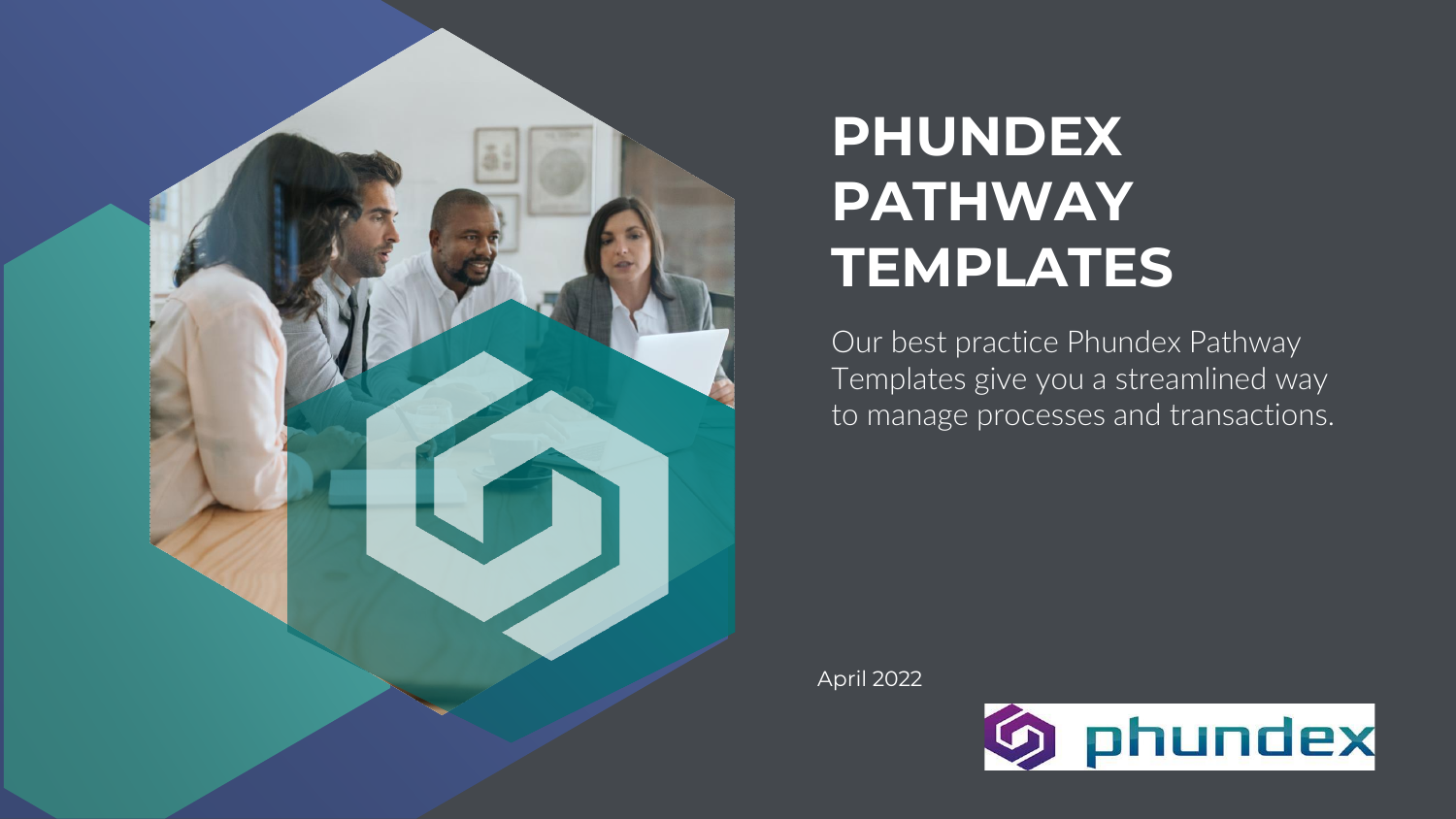## **PHUNDEX PATHWAY TEMPLATES**

### Transaction Pathway Templates

- Asset Based Lending
- Asset Funding Application to Completion (NEW)
- Business Acquisition
- Capital Raise
- Commercial Funding Application to Completion (NEW)
- Commercial Real Estate Acquisition (being developed)
- Property Development Funding Application to Completion (NEW)
- SME Venture Client Assessment to Funding
- Start-up New Equity Raise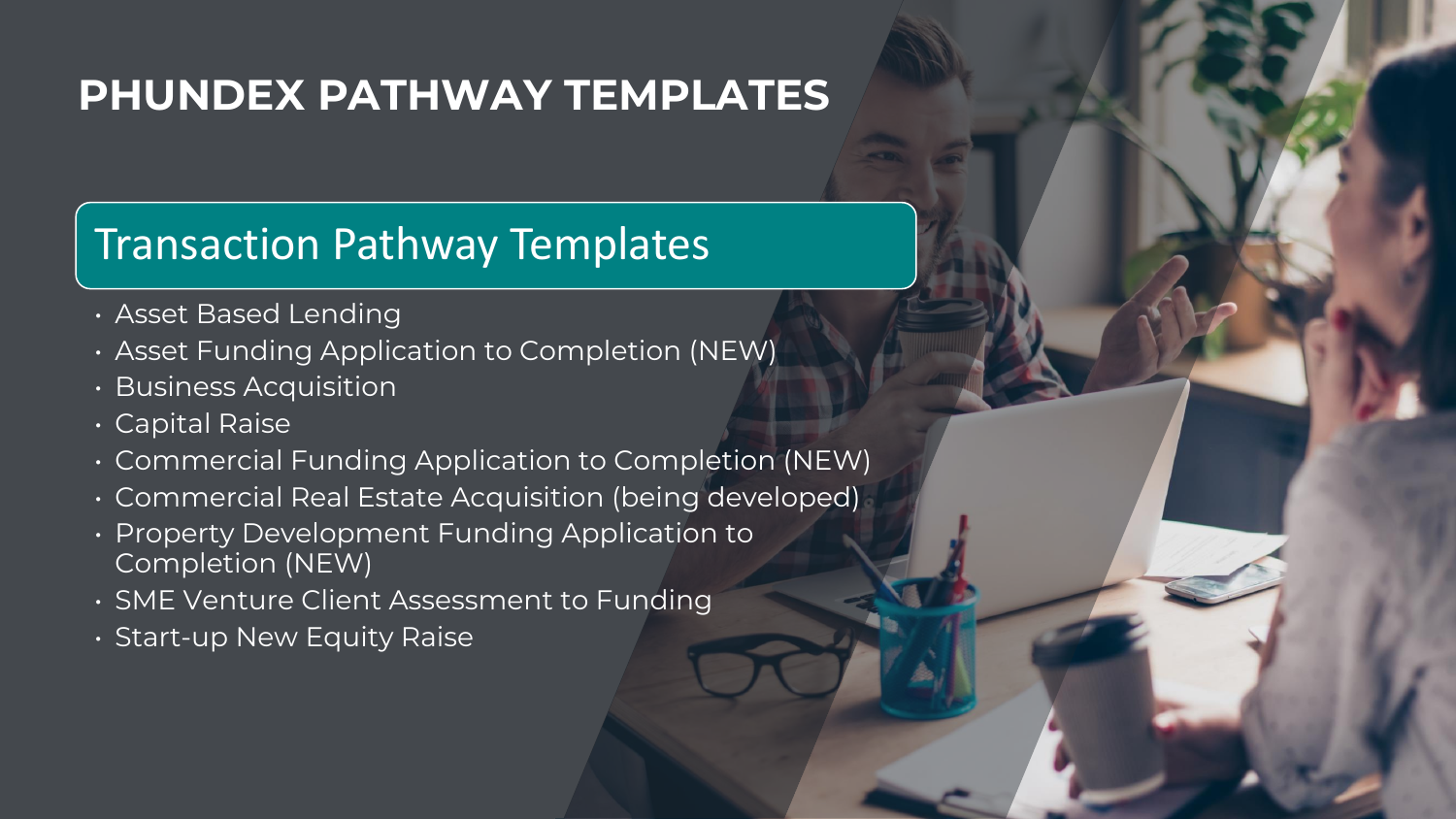## **PHUNDEX PATHWAY TEMPLATES**

#### Process Pathway Templates

- Board Meeting Preparation Process
- Business Risk Management Process
- Data Protection Compliance Pathway (being developed)
- Disaster Recovery Plan
- Financial Processes
- HR Onboarding Process (being developed)
- HR Offboarding Process (being developed)
- Innovation Management System
- Investment Committee Preparation Process
- Regulatory Liaison Process
- SOC Audit Checklist
- Start-Up initial business build to Funding
- VC & family office new deal onboarding process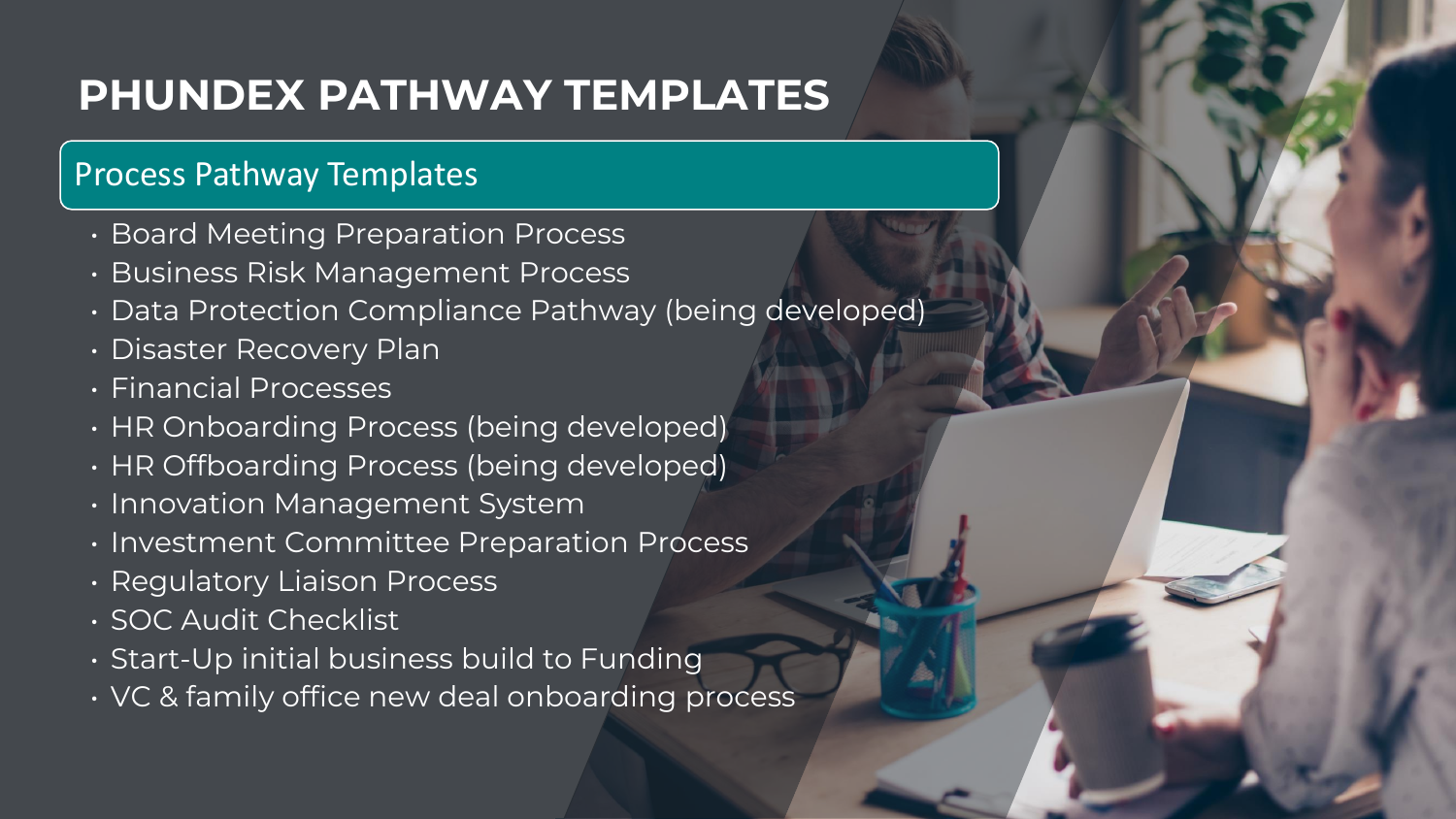

| <b>STAGE</b>                          | <b>TASK</b>                                                                                                                                                                                                                                                                                                        | <b>TASK FORM</b>                                                                                                                                                                                                                                                                                               | <b>TEMPLATE DOCUMENT</b>                                 |
|---------------------------------------|--------------------------------------------------------------------------------------------------------------------------------------------------------------------------------------------------------------------------------------------------------------------------------------------------------------------|----------------------------------------------------------------------------------------------------------------------------------------------------------------------------------------------------------------------------------------------------------------------------------------------------------------|----------------------------------------------------------|
| <b>CLIENT DUE</b><br><b>DILIGENCE</b> | > NDA information<br>$\triangleright$ NDA completion and signature<br>> Basic Company Information<br>▶ Company Marketing Information<br>> Key Client Contact<br>Company Location and Currency<br>> Business Summary<br>> Authorised Signatures Template<br>Document<br>> Authorised Signatures -<br>Cygnetise Link | > NDA information Form<br>> OneNDA<br>> Phundex Predefined form<br>$\triangleright$ Phundex predefined form<br>> Key Client Contact Form<br>> Company Location and Currency<br>Form<br>> 500-word Business Summary form<br>> Authorised Signatures Template<br>Document<br>> Authorised Signatures - Cygnetise | > OneNDA<br>> Authorised Signatures<br>Template Document |
|                                       |                                                                                                                                                                                                                                                                                                                    | <b>Link</b>                                                                                                                                                                                                                                                                                                    |                                                          |
| <b>BUSINESS</b><br><b>CASE</b>        | > Request business plan<br>> Business plan review<br>> Financial review of previous<br>financial statement<br>> Financial Review of forward-<br>looking projections<br>> Review of any existing debt or<br>financing arrangements<br>$\triangleright$ Supplier review<br>> Competitive Analysis                    | > Business plan review comments<br>> Financial Highlights review<br>comments<br>> Financials Projects review comments                                                                                                                                                                                          |                                                          |
|                                       | $\blacktriangleright$<br>≻ Target Market/ Marketing<br>Strategy                                                                                                                                                                                                                                                    | $\triangleright$ Competitors and how you<br>distinguish from them<br>$\triangleright$ Market                                                                                                                                                                                                                   |                                                          |
|                                       |                                                                                                                                                                                                                                                                                                                    |                                                                                                                                                                                                                                                                                                                |                                                          |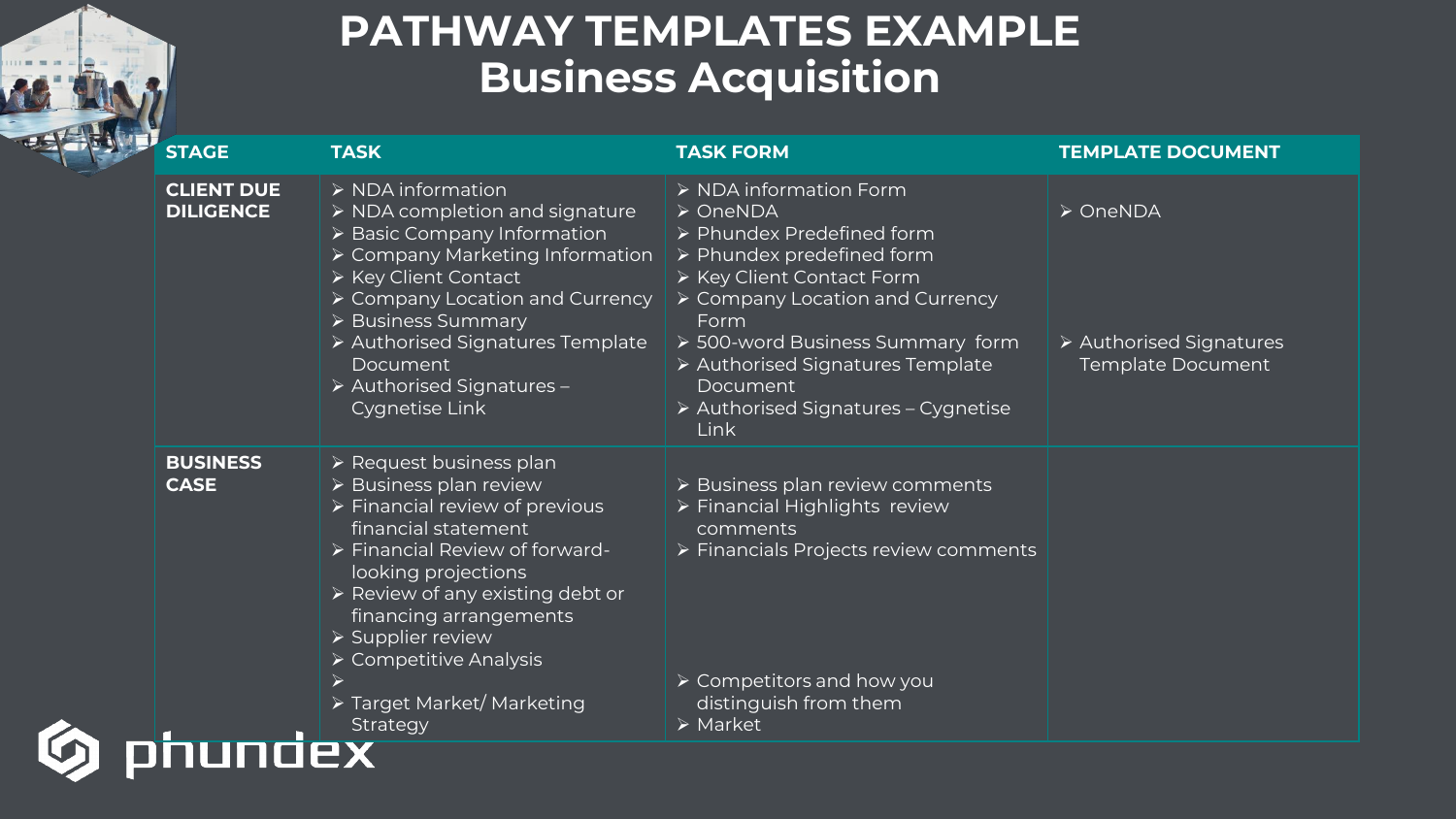

#### **PATHWAY TEMPLATES Business Acquisition**

| <b>STAGE</b>                           | <b>TASK</b>                                                                                                                                                                                             | <b>TASK FORM</b>                                                                           | <b>TEMPLATE DOCUMENT</b> |
|----------------------------------------|---------------------------------------------------------------------------------------------------------------------------------------------------------------------------------------------------------|--------------------------------------------------------------------------------------------|--------------------------|
| <b>CREDIT</b>                          | ▶ Review credit worthiness of<br>acquisition<br>$\triangleright$ Assess any financing<br>requirements<br>$\triangleright$ Confirm financing available<br>$\triangleright$ Credit conditions if required | ▶ Upload review document<br>▶ Upload review document<br>$\triangleright$ Credit conditions |                          |
| <b>LEGAL</b>                           | ▶ Appoint Lawyers<br>> Legal Document and contracts<br>Review<br>> Final Legal Documents Signed off<br>▶ Legal Opinion Review                                                                           |                                                                                            |                          |
| <b>INTELLECTUAL</b><br><b>PROPERTY</b> | > Intellectual Property Review                                                                                                                                                                          | > Upload review document                                                                   |                          |
| <b>CLOSING/</b><br><b>FUNDING</b>      | $\triangleright$ Close out activities<br>$\triangleright$ Funding activities                                                                                                                            | ▶ Post Close Reporting<br>> Assess Funding Readiness                                       |                          |